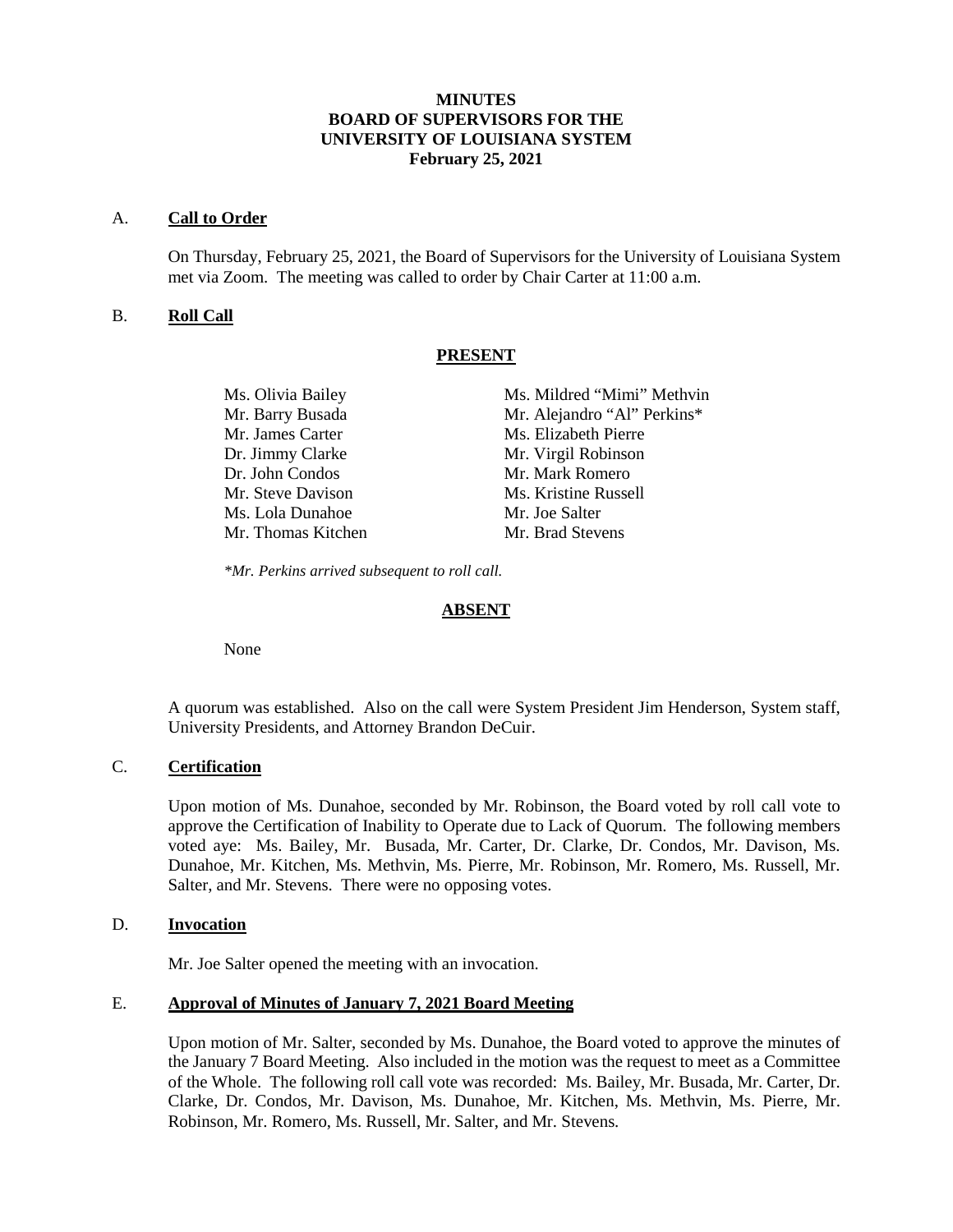### F. **Academic and Student Affairs Committee**

Dr. Clarke asked Dr. Jeannine Kahn, System Provost and Vice President for Academic Affairs, to present the agenda items.

Dr. Kahn described Items F.1.-F.7. Dr. Connie Walton, Grambling State University Provost and Vice President for Academic Affairs, presented background on Item F.3.

Upon motion of Ms. Dunahoe, seconded by Ms. Methvin, Items F.1.-F.7. were unanimously approved. The following members voted aye by roll call vote: Ms. Bailey, Mr. Busada, Mr. Carter, Dr. Clarke, Dr. Condos, Mr. Davison, Ms. Dunahoe, Mr. Kitchen, Ms. Methvin, Mr. Perkins, Ms. Pierre, Mr. Robinson, Mr. Romero, Ms. Russell, Mr. Salter, and Mr. Stevens. There were no opposing votes.

F.1. Grambling State University's request for approval of an Alliance Agreement with Life University.

*NOW, THEREFORE, BE IT RESOLVED, that the Board of Supervisors for the University of Louisiana System hereby approves Grambling State University's request for approval of an Alliance Agreement with Life University.*

F.2. Grambling State University's request for approval of an Alliance Agreement with the Arizona Board of Regents for and on behalf of Arizona State University.

*NOW, THEREFORE, BE IT RESOLVED, that the Board of Supervisors for the University of Louisiana System hereby approves Grambling State University's request for approval of an Alliance Agreement with the Arizona Board of Regents for and on behalf of Arizona State University.*

F.3. Grambling State University's request for approval of a Memorandum of Agreement with the National Telecommunications and Information Administration of the U.S. Department of Commerce.

*NOW, THERFORE, BE IT RESOLVED, that the Board of Supervisors for the University of Louisiana System hereby approves Grambling State University's request for approval of a Memorandum of Agreement with the National Telecommunications and Information Administration of the U.S. Department of Commerce.*

F.4. Grambling State University's request for approval of a Business Pathway Agreement with Northshore Technical Community College.

*NOW, THEREFORE, BE IT RESOLVED, that the Board of Supervisors for the University of Louisiana System hereby approves Grambling State University's request for approval of a Business Pathway Agreement with Northshore Technical Community College.*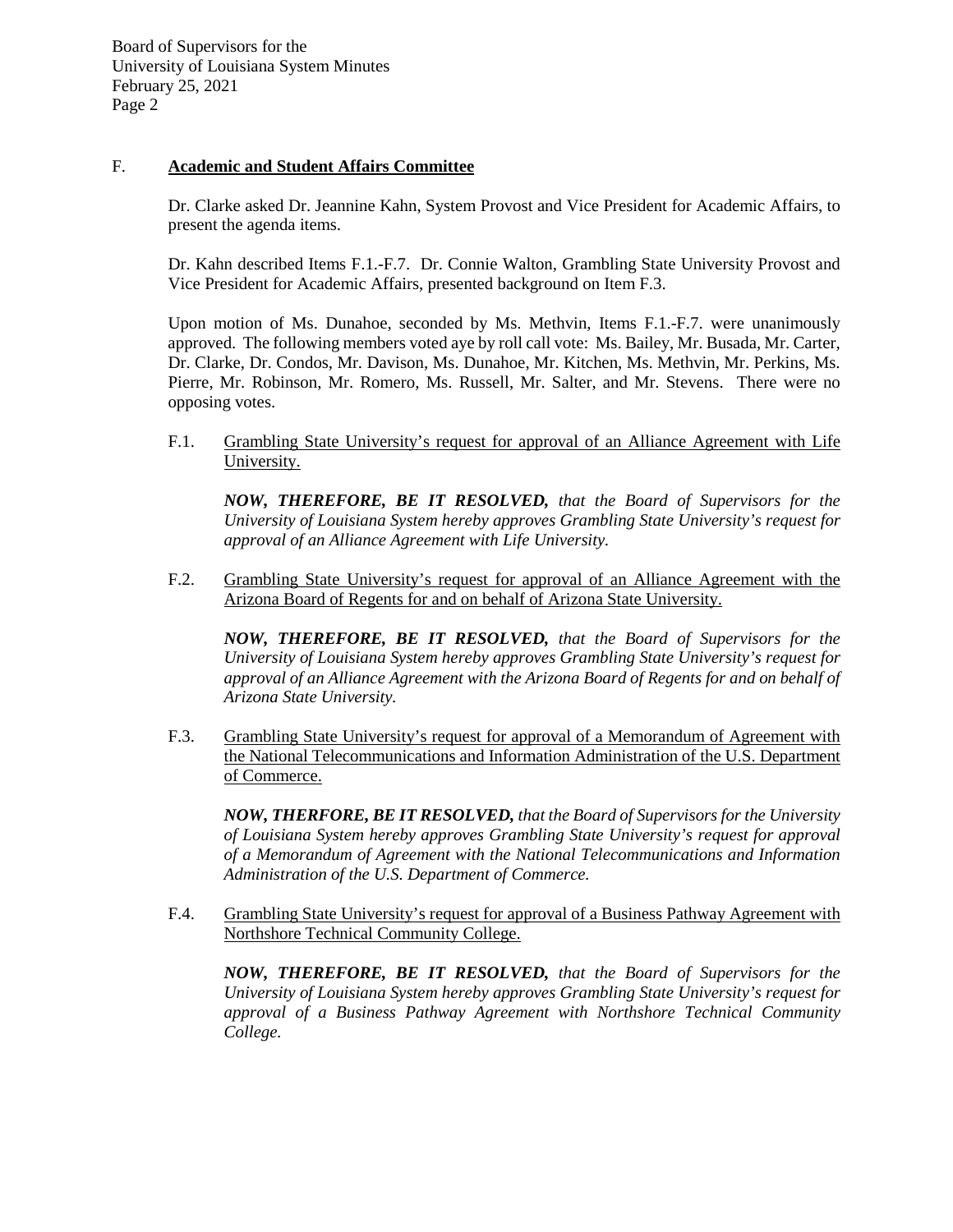> F.5. Grambling State University's request for approval of a Memorandum of Understanding with Marywood University.

*NOW, THEREFORE, BE IT RESOLVED, that the Board of Supervisors for the University of Louisiana System hereby approves Grambling State University's request for approval of a Memorandum of Understanding with Marywood University.*

F.6. Nicholls State University's request for approval to offer Undergraduate Certificates in Professional Writing and Public History.

*NOW, THERFORE, BE IT RESOLVED, that the Board of Supervisors for the University of Louisiana System hereby approves Nicholls State University's request for approval to offer Undergraduate Certificates in Professional Public History.*

F.7. Nicholls State University's request to split the existing Bachelor of Science in Petroleum Services into two separate degree programs: Bachelor of Science in Safety Management and Bachelor of Science in Petroleum in Petroleum Engineering Technology.

*NOW, THEREFORE, BE IT RESOLVED, that the Board of Supervisors for the University of Louisiana System hereby approves Nicholls State University's request to split the existing Bachelor of Science in Petroleum Services into two separate degree programs: Bachelor of Science in Safety Management and Bachelor of Science in Petroleum in Petroleum Engineering Technology.*

F.8. Faculty and Student Spotlights

University of Louisiana at Lafayette's Vice President for Research, Dr. Ramesh Kolluru, introduced Dr. Francois Villinger, Director of the New Iberia Research Center, and Ms. Jane Fontenot, Director of Contractor Research. They described the Center's important role in the research and development of the Pfizer COVID-19 vaccine.

A Grambling State University student, Mr. Elliott Howard, gave a brief description of his research project. He is one of two from that University who was awarded the 2020 IBM Masters Fellowship, which works to increase the number of minority students focusing on strategic areas of science.

# G. **Athletic Committee**

Dr. John Condos asked Mr. Bruce Janet, System Director of Internal and External Audits, to discuss the items under consideration.

Upon motion of Ms. Dunahoe, seconded by Mr. Carter, the Board unanimously voted to approve Items G.1.and G.2. The following members voted aye by roll call vote: Ms. Bailey, Mr. Busada, Mr. Carter, Dr. Clarke, Dr. Condos, Mr. Davison, Ms. Dunahoe, Mr. Kitchen, Ms. Methvin, Mr. Perkins, Ms. Pierre, Mr. Robinson, Mr. Romero, Ms. Russell, Mr. Salter, and Mr. Stevens. There were no opposing votes.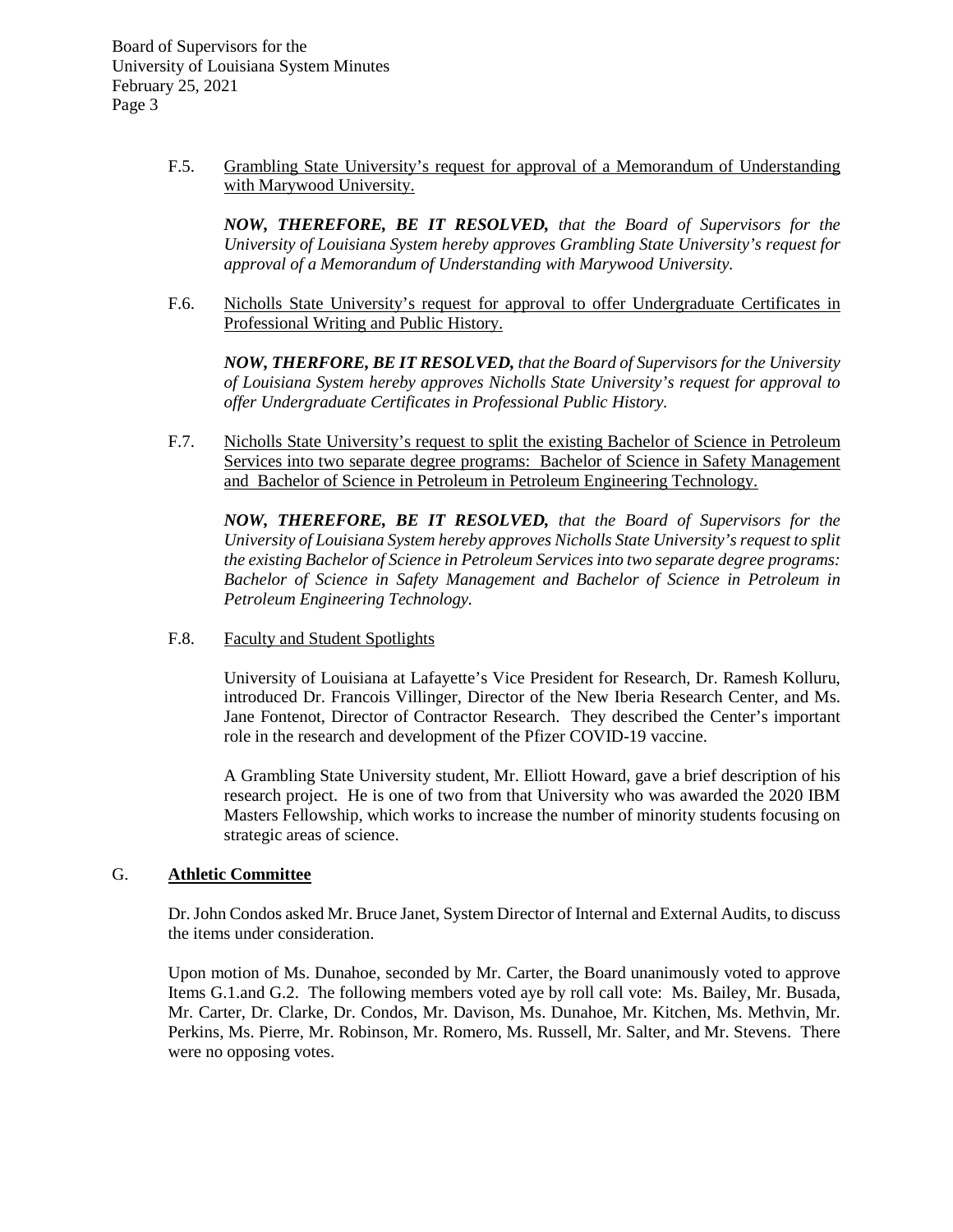> G.1. Grambling State University's request for approval of a revised Complimentary Athletic Home Game Ticket Policy Reduced to 25% per COVID-19 Guidelines.

*NOW, THEREFORE, BE IT RESOLVED, that the Board of Supervisors for the University of Louisiana System hereby approves Grambling State University's request for approval of a revised Complimentary Athletic Home Game Ticket Policy Reduced to 25% per COVID-19 Guidelines.*

G.2. Northwestern State University's request for approval of a contractual agreement with Mr. Ryan Hall, Assistant Athletic Director for Development, effective March 1, 2021.

*NOW, THEREFORE, BE IT RESOLVED, that the Board of Supervisors for the University of Louisiana System hereby approves Northwestern State University's request for approval of a contractual agreement with Mr. Ryan Hall, Assistant Athletic Director for Development, effective March 1, 2021.*

- - - - - - - - - - - - - - - - - - - - -

Upon motion of Mr. Romero, seconded by Mr. Kitchen, the Board voted to approve item G.3. The following members voted aye: Ms. Bailey, Mr. Busada, Mr. Carter, Dr. Clarke, Dr. Condos, Mr. Davison, Ms. Dunahoe, Mr. Kitchen, Ms. Methvin, Mr. Perkins, Ms. Pierre, Mr. Robinson, Mr. Romero, Ms. Russell, and Mr. Salter. **Mr. Stevens recused himself from discussion and voting on Item G.3.**

G.3. Southeastern Louisiana University's request for approval of a contract with Mr. David Kiefer, Head Men's Basketball Coach, effective February 1, 2021.

*NOW, THEREFORE, BE IT RESOLVED, that the Board of Supervisors for the University of Louisiana System hereby approves Southeastern Louisiana University's request for approval of a contract with Mr. David Kiefer, Head Men's Basketball Coach, effective February 1, 2021.*

# H. **Facilities Planning Committee**

Committee Chair Kitchen asked Mr. Janet to present the Facilities Planning Committee items.

Upon motion of Ms. Dunahoe, seconded by Dr. Clarke, by roll call vote, **Item H.9 was removed from the agenda.**

Upon motion of Mr. Carter, seconded by Dr. Condos, the Board voted to approve Item H.1. The following Board members voted aye: Ms. Bailey, Mr. Busada, Mr. Carter, Dr. Clarke, Dr. Condos, Ms. Dunahoe, Mr. Kitchen, Ms. Methvin, Mr. Perkins, Ms. Pierre, Mr. Robinson, Mr. Romero, Ms. Russell, Mr. Salter, and Mr. Stevens. **Mr. Davison recused himself from voting on H.1.**

H.1. Louisiana Tech University's request for approval to name portions of various athletic facilities.

*NOW, THEREFORE, BE IT RESOLVED, that the Board of Supervisors for the University of Louisiana System hereby approves Louisiana Tech University's request for approval to name portions of various athletic facilities.*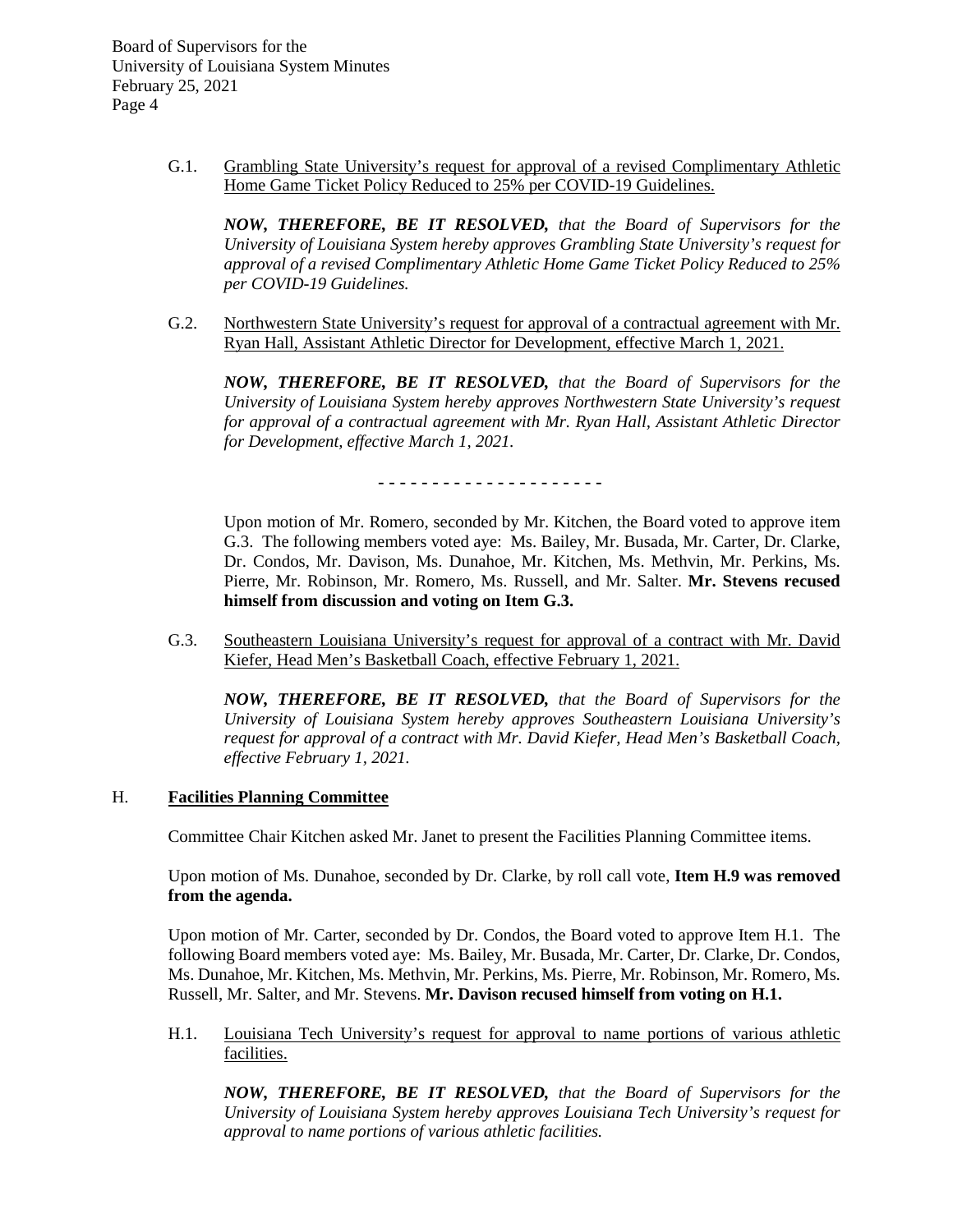Upon motion of Mr. Carter, seconded by Dr. Condos, the Board voted to approve Items H.2.-H.8. and H.10-H.14. The following Board members voted aye: Ms. Bailey, Mr. Busada, Mr. Carter, Dr. Clarke, Dr. Condos, Mr. Davison, Ms. Dunahoe, Mr. Kitchen, Ms. Methvin, Mr. Perkins, Ms. Pierre, Mr. Robinson, Mr. Romero, Ms. Russell, Mr. Salter, and Mr. Stevens.

H.2. Nicholls State University's request for approval to name the newly renovated space in Talbot Hall "The Dane Ledet Gallery."

*NOW, THEREFORE, BE IT RESOLVED, that the Board of Supervisors for the University of Louisiana System hereby approves Nicholls State University's request for approval to name the newly renovated space in Talbot Hall "The Dane Ledet Gallery."*

H.3. Nicholls State University's request for approval to name Room 133 in Lanny D. Ledet Hall the "Gregory and Brenda Hamer Family/Taco Bell Student Lounge and Research Center."

*NOW, THEREFORE, BE IT RESOLVED, that the Board of Supervisors for the University of Louisiana System hereby approves Nicholls State University's request for approval to name Room 133 in Lanny D. Ledet Hall the "Gregory and Brenda Hamer Family/Taco Bell Student Lounge and Research Center."*

H.4. Nicholls State University's request for approval to enter into a Ground Lease/Lease Back Agreement with the Nicholls State University Foundation to replace the scoreboard at the Nicholls State University Softball Field, as authorized by La. R.S. 17:3361.

*NOW, THEREFORE, BE IT RESOLVED, that the Board of Supervisors for the University of Louisiana System hereby approves Nicholls State University's request to enter into a Ground Lease/Lease Back Agreement with the Nicholls State University Foundation to replace the scoreboard at the Nicholls State University Softball Field, as authorized by La. R.S. 17:3361.*

*BE IT FURTHER RESOLVED, that Nicholls State University shall obtain final review from UL System staff, legal counsel and shall secure all other appropriate approvals from agencies/parties of processes, documents, and administrative requirements.*

*BE IT FURTHER RESOLVED, that the President of Nicholls State University and his or her designee is hereby designated and authorized to execute any and all documents necessary to execute the Ground Lease/Lease Back Agreement.*

*AND FURTHER, that the University will provide the System office with copies of all final executed documents for Board files.*

H.5. Northwestern State University's request for approval to demolish Prudhomme and Caddo Halls.

*NOW, THEREFORE, BE IT RESOLVED, that the Board of Supervisors for the University of Louisiana System hereby approves Northwestern State University's request for approval to demolish Prudhomme and Caddo Halls.*

*AND FURTHER, that ULS staff and legal counsel ensure that all documents conform to statutory and administrative requirements.*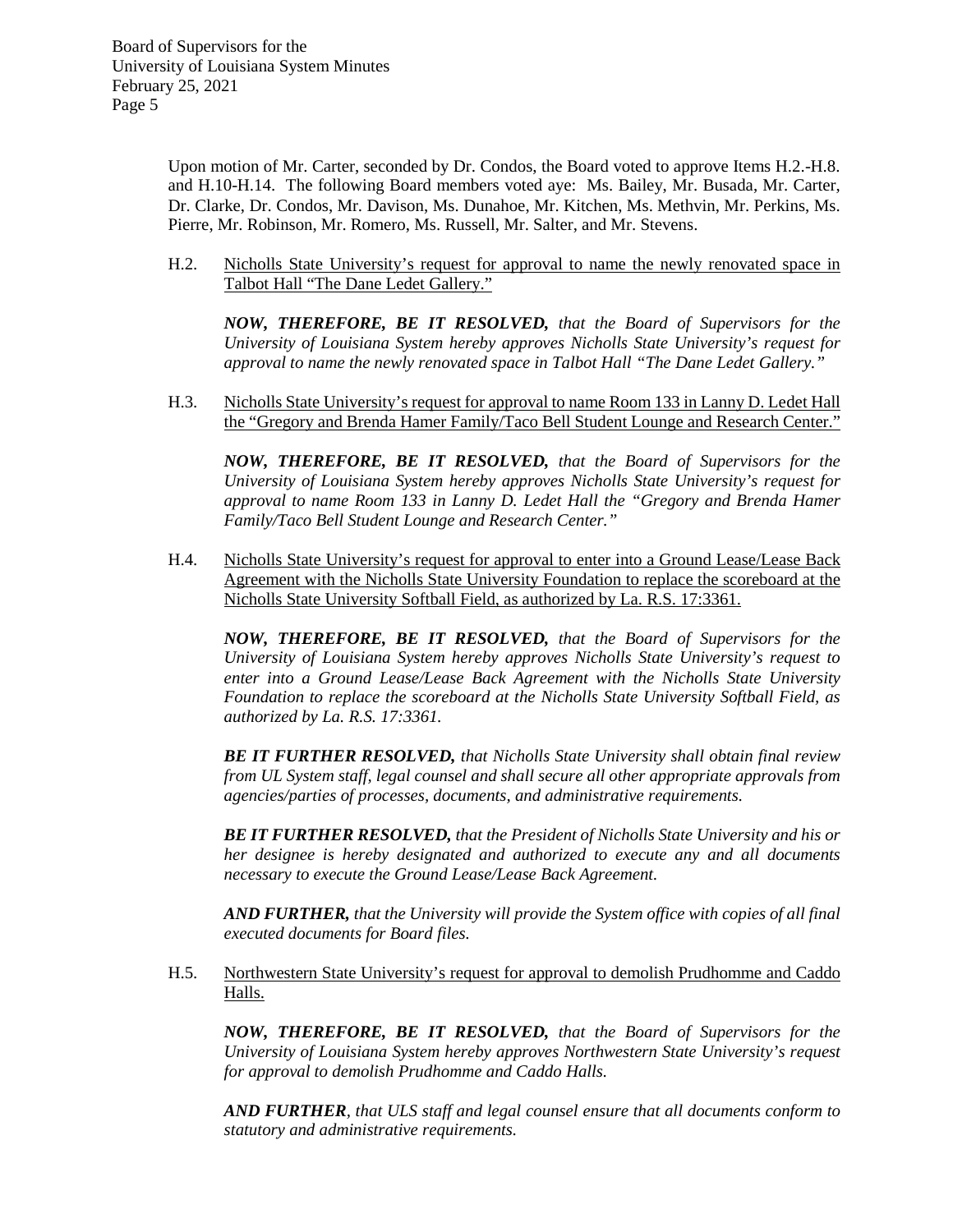> H.6. Northwestern State University's request for approval to name the Academic Success Center in Watson Library the "Gerald and Rose Long Academic Success Center."

*NOW, THEREFORE, BE IT RESOLVED, that the Board of Supervisors for the University of Louisiana System hereby approves Northwestern State University's request for approval to name the Academic Success Center in Watson Library the "Gerald and Rose Long Academic Success Center."*

H.7. Northwestern State University's request for approval to name the state at the Iberville Green Area the "Seven Oaks Stage."

*NOW, THEREFORE, BE IT RESOLVED, that the Board of Supervisors for the University of Louisiana System hereby approves Northwestern State University's request for approval to name the stage at the Iberville Green Area the "Seven Oaks Stage."*

H.8. Northwestern State University's request for approval to name the new meeting space in the Friedman Student Union, Room 121, the "Lucile M. Hendrick Room."

*NOW, THEREFORE, BE IT RESOLVED, that the Board of Supervisors for the University of Louisiana System hereby approves Northwestern State University's request for approval to name the new meeting space in the Friedman Student Union, Room 121, the "Lucile M. Hendrick Room."*

**- - - - - - - - - - - - - - - - - - - - -**

#### **H.9. was removed from the agenda.**

H.10. Southeastern Louisiana University's request for approval to enter into a Ground Lease with the Southeastern Louisiana University Foundation to establish the Southeastern Interdisciplinary Innovation Center on the second floor of Sims Memorial Library, as authorized by La. R.S. 17:3361.

*NOW, THEREFORE, BE IT RESOLVED, that the Board of Supervisors for the University of Louisiana System hereby approves Southeastern Louisiana University's request to enter into a ground lease with the Southeastern Louisiana University Foundation to establish the Interdisciplinary Innovation Center on the second floor of Sims Memorial Library, as authorized by La. R.S. 17:3361.*

*BE IT FURTHER RESOLVED, that Southeastern Louisiana University has obtained final review from UL System staff, legal counsel, and shall secure all other appropriate approvals from agencies/parties of processes, documents, and administrative requirements prior to execution of documents.* 

*BE IT FURTHER RESOLVED, that the President of Southeastern Louisiana University or his or her designee is hereby designated and authorized to execute any and all documents associated with said Ground Lease.*

*AND FURTHER, that Southeastern Louisiana University will provide the System office with copies of all final executed documents for Board files.*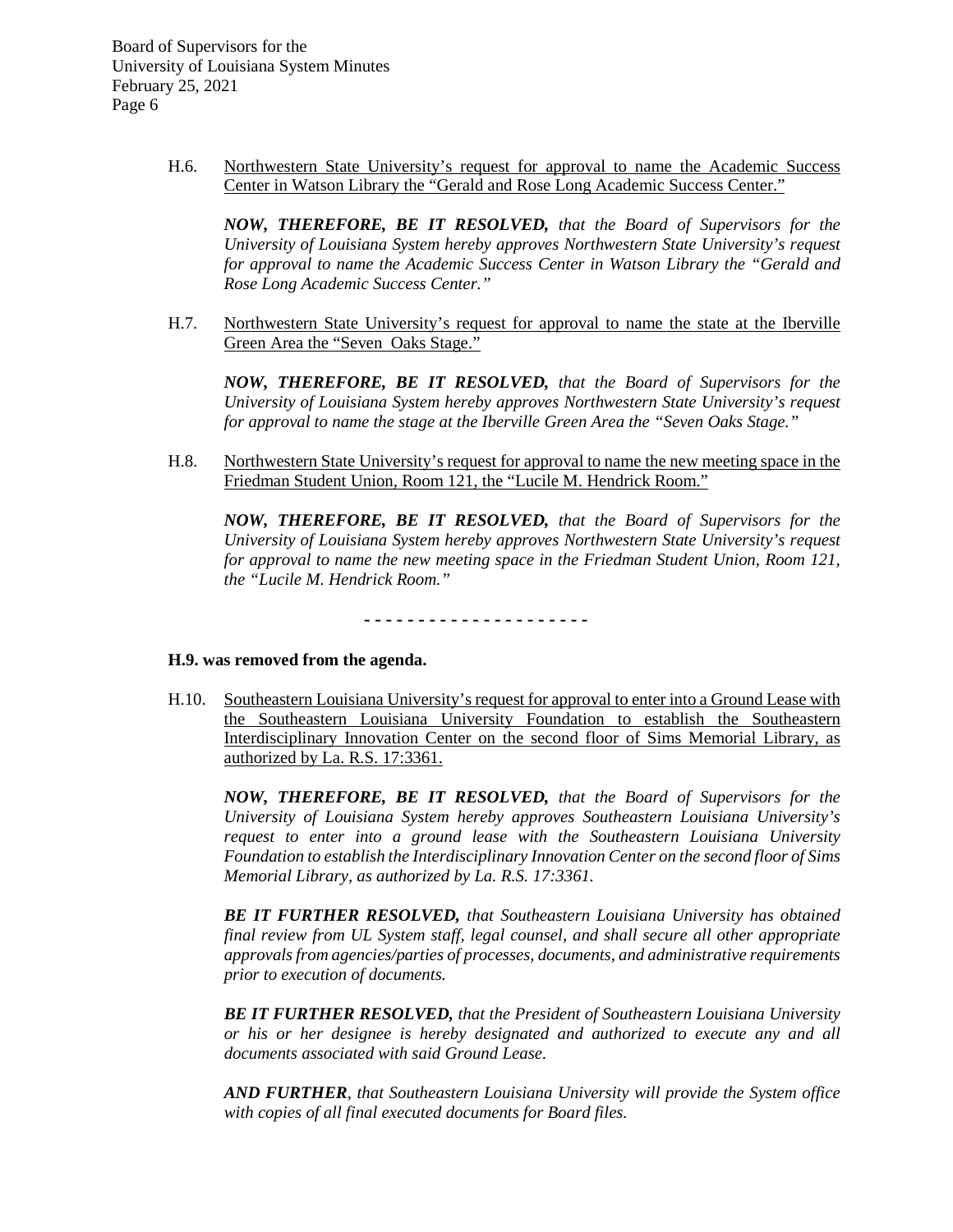> H.11. University of Louisiana at Lafayette's request for approval to name the soon to be renovated Roy House the "Broussard Room."

*NOW, THEREFORE, BE IT RESOLVED, that the Board of Supervisors for the University of Louisiana System hereby approves the University of Louisiana at Lafayette's request to name the soon to be renovated Roy House, the "Broussard Room."*

H.12. University of Louisiana at Lafayette's request for approval to place on the signage of the newly installed softball video board "In Memory of Charles D. "Charlie" Bernard."

*NOW, THEREFORE, BE IT RESOLVED, that the Board of Supervisors for the University of Louisiana System hereby approves University of Louisiana at Lafayette's request for approval to place on the signage of the newly installed softball video board "In Memory of Charles D. "Charlie" Bernard."*

H.13. University of Louisiana at Lafayette's request to begin the process of an exchange of a parcel of land owned by the University in exchange for property owned by the City of Lafayette, as authorized by La. R.S. 17:3351.

*NOW, THEREFORE, BE IT RESOLVED, that the Board of Supervisors for the University of Louisiana System hereby approves the University of Louisiana at Lafayette's request to proceed in negotiation with the City to execute an exchange in full compliance with legal requirements as authorized by La. R.S. 17:3351.*

*BE IT FURTHER RESOLVED, that the University will prepare the necessary documents for subsequent submission to the Board of Supervisors for the University of Louisiana System, and that University staff, UL System staff, and legal counsel shall assure that all documents conform to statutory and administrative requirements.*

*BE IT FURTHER RESOLVED, that the President of the University of Louisiana at Lafayette or his or her designee is hereby designated and authorized to execute any and all documents associated with said exchange.*

*AND FURTHER, that the University of Louisiana at Lafayette will provide the System office with copies of all final executed documents for Board files.*

H.14. University of Louisiana at Lafayette's request to lease the Primary Care Clinic to University Hospital and Clinics, Inc., as authorized by La. R.S. 17:3361.

*NOW, THEREFORE, BE IT RESOLVED, that the Board of Supervisors for the University of Louisiana System hereby approves University of Louisiana at Lafayette's request to lease the Primary Care Clinic to University Hospital and Clinics, Inc., as authorized by La. R.S. 17:3361.*

*BE IT FURTHER RESOLVED, that University of Louisiana at Lafayette will obtain final review from UL System staff, legal counsel, and shall secure all other appropriate approvals from agencies/parties of processes, documents, and administrative requirements prior to execution of documents.*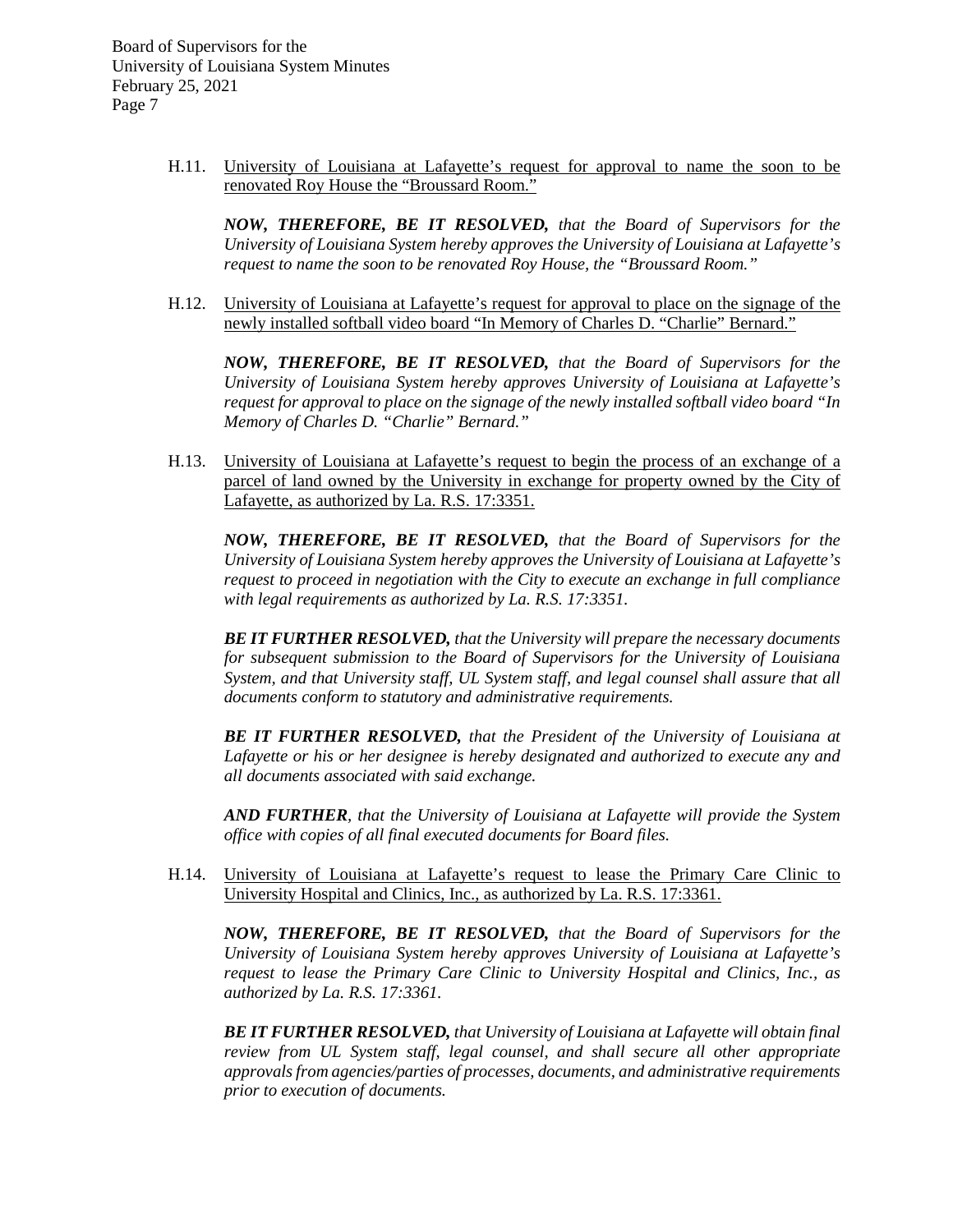> *BE IT FURTHER RESOLVED, that the President of University of Louisiana at Lafayette or his or her designee is hereby designated and authorized to execute any and all documents associated with said lease on behalf of the Board.*

> *AND FURTHER, that University of Louisiana at Lafayette will provide the System office with copies of all final executed documents for Board files.*

# I. **Finance Committee**

Committee Chair Virgil Robinson asked staff to present the campus requests. Mr. Charles Wendt, System Director of Accounting and Financial Analysis, discussed I.1.-I.5. and I.7. Mr. Bruce Janet introduced Item I.6.

Upon motion of Ms. Dunahoe, seconded by Dr. Condos, the Board voted unanimously to approve Items I.1.-I.4., with the following roll call vote: Ms. Bailey, Mr. Busada, Mr. Carter, Dr. Clarke, Dr. Condos, Mr. Davison, Ms. Dunahoe, Mr. Kitchen, Ms. Methvin, Mr. Perkins, Ms. Pierre, Mr. Robinson, Mr. Romero, Ms. Russell, Mr. Salter, and Mr. Stevens.

I.1. McNeese State University's request for approval of a student referendum to allow changes to the allocation of student resources with the purpose of better serving the student body and McNeese family.

*NOW, THEREFORE, BE IT RESOLVED, that the Board of Supervisors for the University of Louisiana System hereby approves McNeese State University's request for approval for a referendum to allow changes to the allocation of student resources, with the purpose of better serving the student body and the McNeese family.*

I.2. University of New Orleans' request for approval to enter into a Cooperative Endeavor Agreement with Bastian Enterprises.

*NOW, THEREFORE, BE IT RESOLVED, that the Board of Supervisors for the University of Louisiana System hereby approves the University of New Orleans' request to enter into a Cooperative Endeavor Agreement with Bastian Enterprises.*

I.3. University of Louisiana System's request for approval to establish LEQSF (8g) Endowed Professorships/Endowed Superior Graduate Student Scholarships/First Generation Scholarships as follows:

**McNeese State University** Francis X. Bride Professorship in Psychology

#### **Southeastern Louisiana University**

 John Alario Endowed Professorship in Communication and Media Studies Bernice Ross Penland First Generation Endowed Scholarship J.W. McClimans Endowed Professorship in Communication and Media Studies J.W. McClimans Endowed Professorship in Nursing and Health Sciences Sanderson Farms First Generation Endowed Scholarship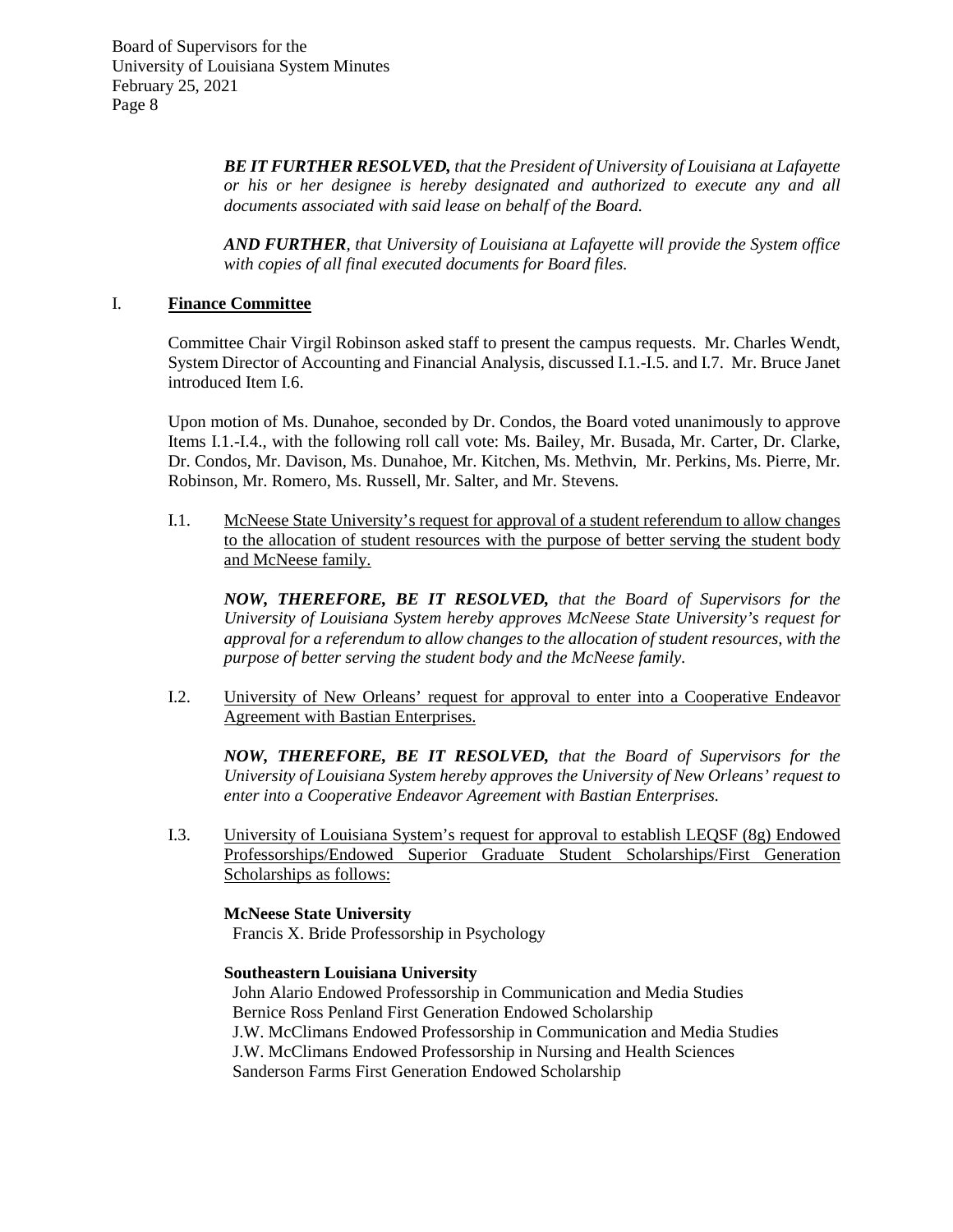### **University of Louisiana at Lafayette**

 Barbara B. Authement/BORSF Endowed Professorship in Early Childhood Education Roland and Betty Faulk/BORSF Endowed Superior Graduate Student Scholarship in Biology

### **University of Louisiana at Monroe**

 Sally Liew and Kevin Koh First Generation Endowed Scholarship OIB First Generation Endowed Scholarship Lenora Francois Stewart and Dr. David W. Stewart Endowed Professorship Dorothy and Ray Young Family Endowed Professorship Luffey First Generation Endowed Scholarship

### **University of New Orleans**

 Jerah W. Johnson Endowed Professorship in Maritime Studies and World History Jerah W. Johnson Endowed Professorship in Louisiana History Endowed Superior Graduate Student Scholarship in Engineering and Applied Sciences Doctoral Program

*NOW, THEREFORE, BE IT RESOLVED, that the Board of Supervisors for the University of Louisiana System hereby approves the requests from System institutions to establish LEQSF (8g) Endowed Professorships/Endowed Superior Graduate Student Scholarships/First Generation Scholarships as noted above.*

I.4. University of Louisiana System's request for approval of payments made by nonprofit organizations to employees of the University of Louisiana System during Fiscal Year 2020 in accordance with provision of Louisiana Revised Statute (R.S.) 17:3390(F).

*NOW, THEREFORE, BE IT RESOLVED, that the Board of Supervisors for the University of Louisiana System hereby approves the University of Louisiana System's request for approval of payments made by nonprofit organizations to employees of the University of Louisiana System during Fiscal Year 2020 in accordance with provisions of Louisiana Revised Statute (R.S.) 17:3390(F).*

I.5. University of Louisiana System's financial status of alternatively financed projects for the six months ended December 31, 2020.

This was a report only, and no action was required by the Board.

I.6. University of Louisiana System's report on internal and external audit activity for the period of November 30, 2020 to February 21, 2021.

This was a report only, and no action was required by the Board.

I.7. University of Louisiana System's discussion of Fiscal Year 2020-21 second quarter financial reports and ongoing assurances.

This was a report only, and no action was required by the Board.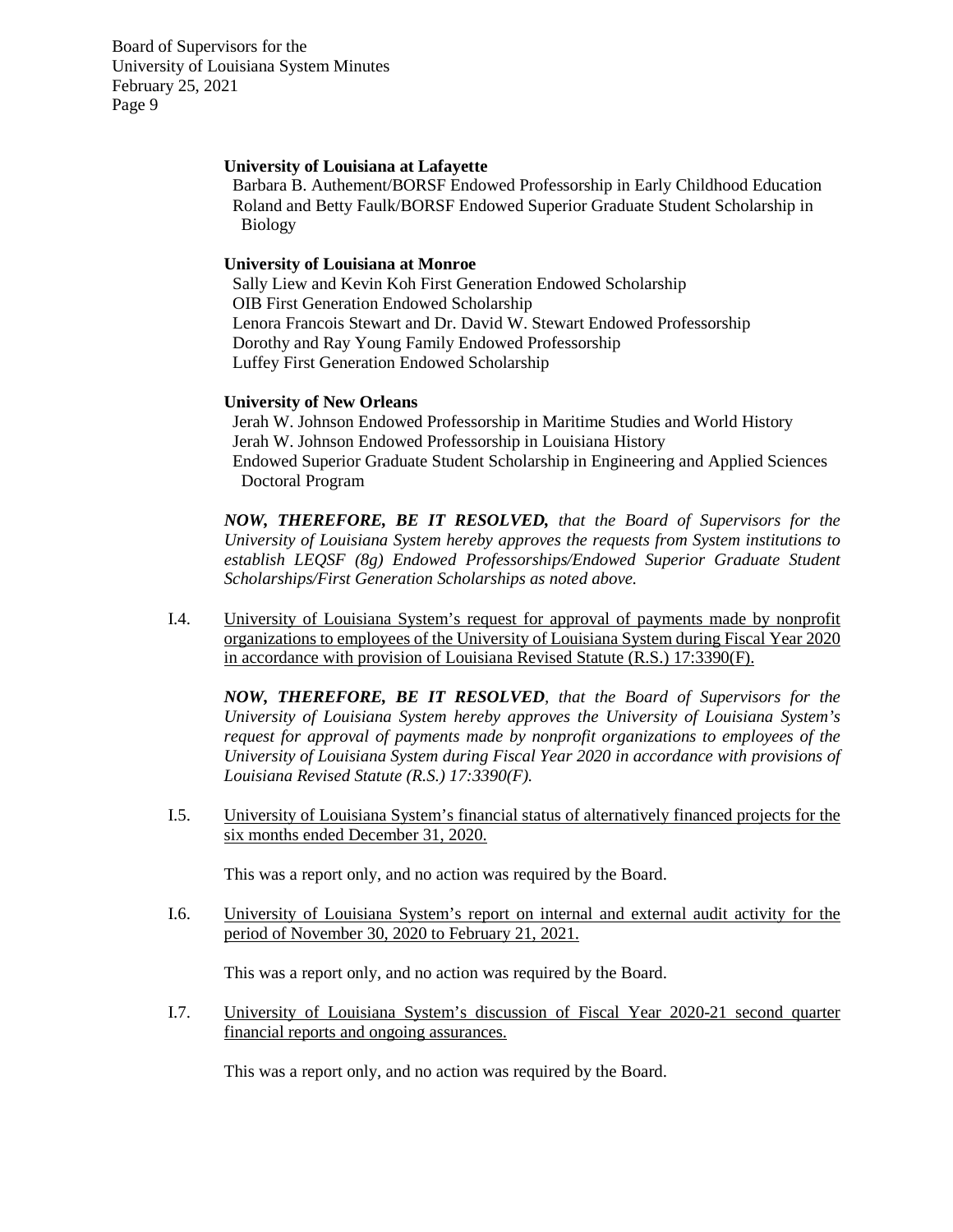### J. **Personnel Committee**

Ms. Dunahoe asked Mr. Marcus Jones, System Executive Vice President and Chief Operating Officer, to present the campus requests.

Upon motion of Ms. Russell, seconded by Mr. Romero, the Board voted unanimously to approve Items J.1.-J.3.

J.1. Nicholls State University's request for approval to appoint Dr. Michele Caruso as Vice President of Student Affairs effective January 4, 2021.

*NOW, THEREFORE, BE IT RESOLVED, that the Board of Supervisors for the University of Louisiana System hereby approves Nicholls State University's request for approval to appoint Dr. Michele Caruso as Vice President of Student Affairs effective January 4, 2021.*

J.2. University of Louisiana at Lafayette's request for approval to appoint Mr. Michael McClure as Interim Dean of the College of Arts effective January 1, 2021.

*NOW, THEREFORE, BE IT RESOLVED, that the Board of Supervisors for the University of Louisiana System hereby approves University of Louisiana at Lafayette's request for approval to appoint Mr. Michael McClure as Interim Dean of the College of Arts effective January 1, 2021.*

J.3. University of Louisiana at Monroe's request for approval to appoint Ms. Lisa Frey Miller as Interim Vice President of Enrollment Management and University Relations effective February 15, 2021.

*NOW, THEREFORE, BE IT RESOLVED, that the Board of Supervisors for the University of Louisiana System hereby approves University of Louisiana at Monroe's*  request for approval to appoint Ms. Lisa Frey Miller as Interim Vice President of *Enrollment Management and University Relations effective February 15, 2021.*

J.4. University of Louisiana System's discussion of *Policy and Procedures Memorandum (PPM), Leave Record Establishment and Regulations for All Unclassified, Non-Civil Service Employees, FS.III.XXI.-1.*

Mr. Marcus Jones advised Board members that PPM FS.III.XXI.-1 had been revised and would become effective February 25, 2021. No Board action was required.

**- - - - - - - - - - - - - - - - - - - - -**

Nicholls State University President Jay Clune introduced Dr. Michele Caruso as Vice President for Student Affairs. Dr. Caruso thanked her mentors and co-workers and said her main desire is to impact student lives.

Dr. Clune also introduced Mr. Jonathan Terrell, Director of Athletics, whose contract had been approved at the September 3, 2020 Board meeting. Mr. Terrell said he was grateful for the opportunity to lead the program at Nicholls.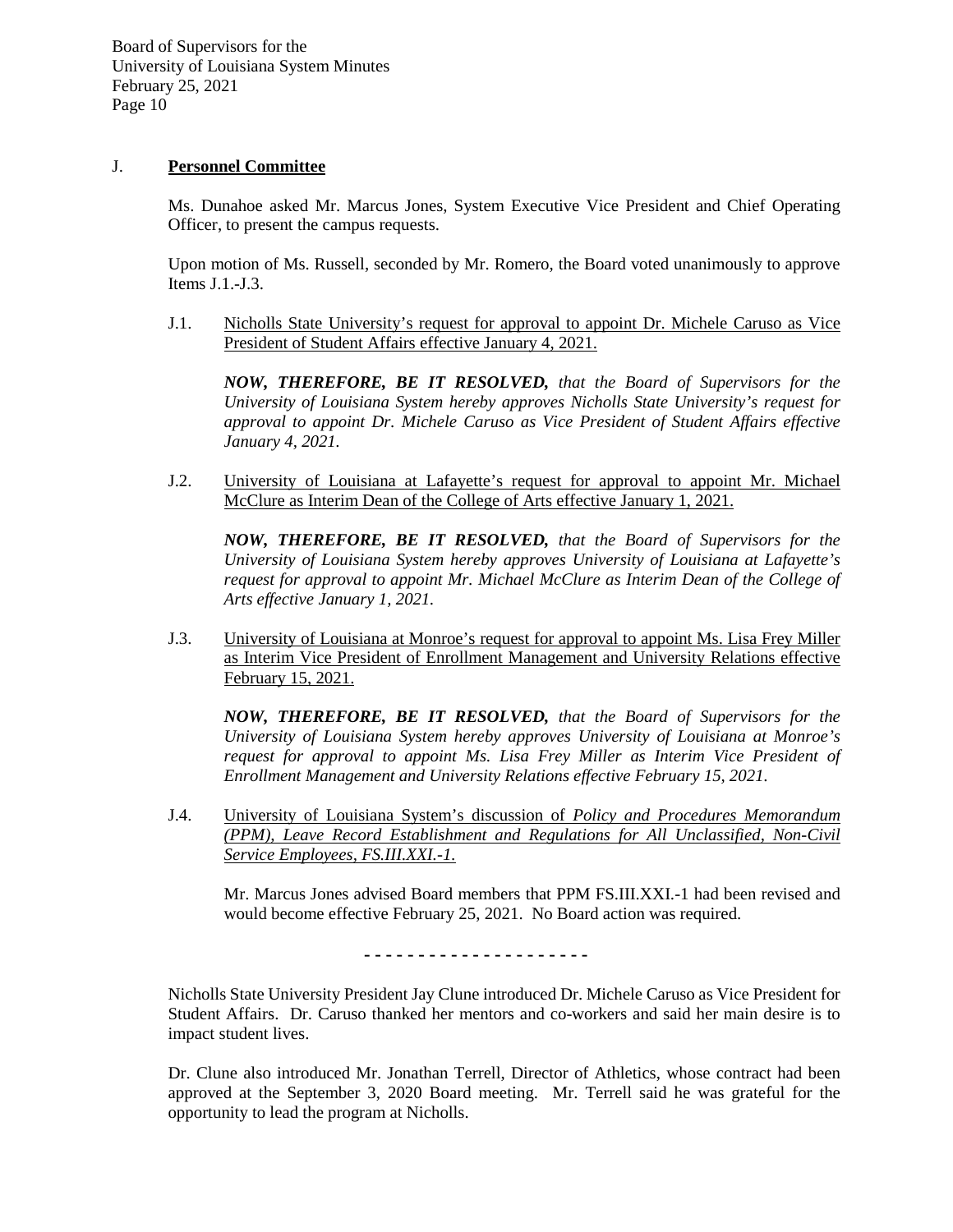Dr. Ronald Berry, President at UL-Monroe, introduced Ms. Lisa Frey Miller as the Interim Vice President for Enrollment Management and University Relations. Ms. Miller thanked Dr. Berry and the Board for supporting her and said she was excited to work to see Dr. Berry's vision for the University come to fruition.

# K. **Legislation Committee**

Ms. Kristine Russell, Chair, asked Ms. Cami Geisman, Vice President for External Affairs, to give the legislative report.

# K.1. Report of Legislative Roundtables

Ms. Geisman said that the System is busily preparing for the upcoming legislative session. She indicated that eight roundtables including legislators, constituents, Board members, and staff had already occurred, and two others were scheduled.

### K.2. Update on 2021 Regular Legislative Session

Ms. Geisman gave two legislative priorities of interest to the higher education community this year. The first is to restore state investment in higher education to the FY 2019 level and the second is to close the competition gap by investment in faculty.

In addition, Ms. Geisman asked the Board to save the date of April 14 for the virtual 2021 UL System Day at the Capitol.

# L. **System President's Business**

# L.1. System President's Report

# *Vaccine Prioritization*

Dr. Henderson reported that the COVID-19 vaccine eligibility was being expanded to additional groups. He indicated that higher education faculty and staff had been added to the list and would be eligible in Phase 1B, Tier 2.

# *Title IX and Academic Summit*

Ms. Erica Calais, Vice President for Student Affairs and Governance, gave an update on Title IX requirements and associated policies and processes. She talked about Title IX education and training taking place at UL System institutions as well as the System's new partnership with STAR (Sexual, Trauma, Awareness, and Response). STAR will assist in expanding the System's existing efforts regarding sexual violence prevention on the campuses.

Ms. Calais also informed the Board that this year's annual Academic Summit will be held virtually on March 26. The Summit showcases the work of students and faculty involving visual and performing arts, service-learning, and undergraduate research.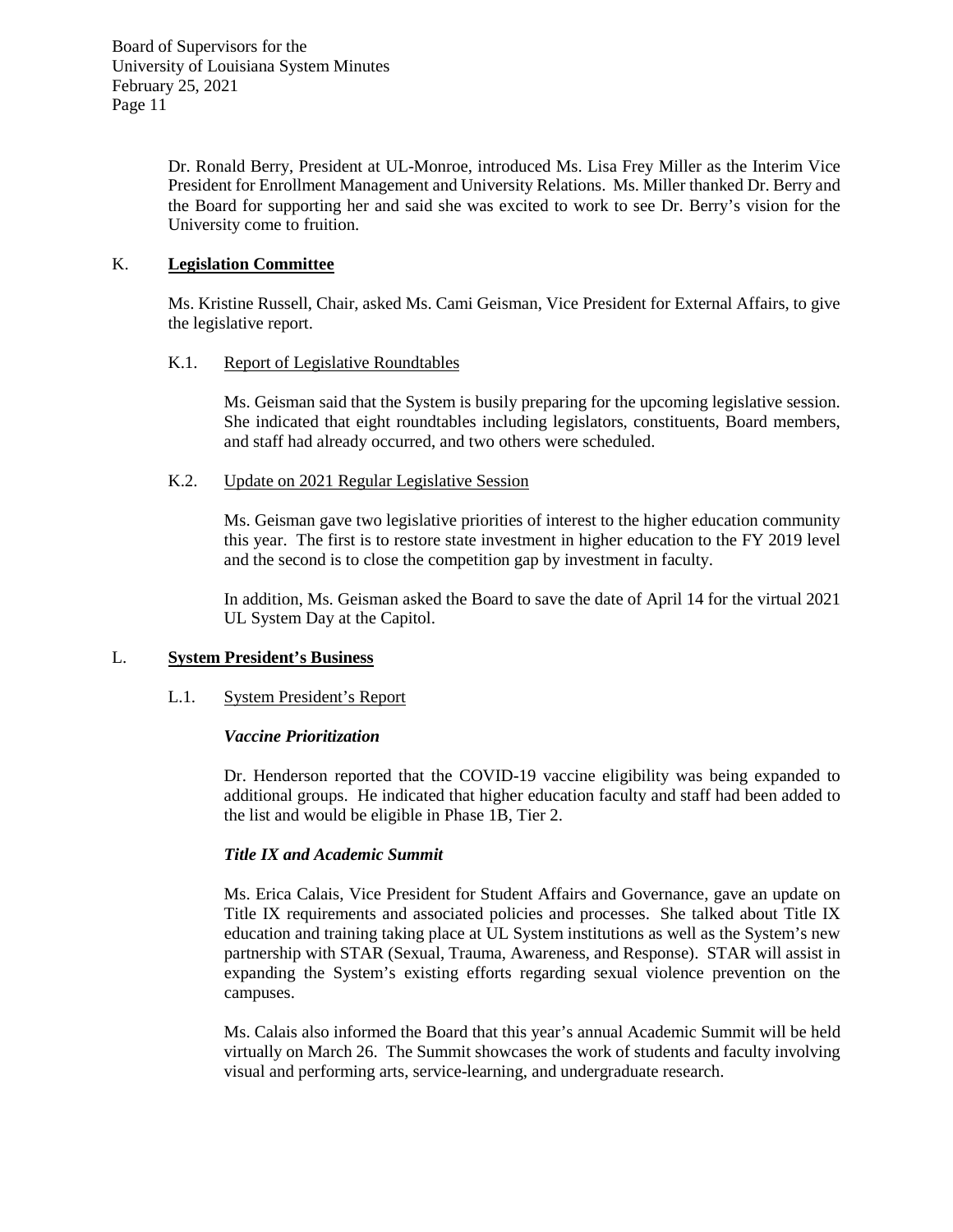#### *For Our Future Conference*

Dr. Henderson reminded Board members that the annual *For Our Future Conference* is scheduled for March 18-19 and will be held virtually. He encouraged the members to participate as their schedules allow.

### *Data Visualization*

Dr. Claire Norris updated the Board on the System's efforts around Inclusion, Diversity, and Effectiveness. She reminded the members of the goals set at the Board meeting in June 2020 and informed them that all the goals established have been met. She also advised the Board that the System adopted Tableau, a data analytical tool to advance the equity work.

# L.2. Personnel Actions *(Executive Session may be required)*

Mr. Carter asked for a motion to enter Executive Session to discuss personnel issues pursuant to R.S. 42:17.

Upon motion of Mr. Salter, seconded by Mr. Stevens, by roll call vote the Board voted at 1:15 p.m. to enter Executive Session. The following members voted aye: Ms. Bailey, Mr. Carter, Dr. Clarke, Mr. Davison, Ms. Dunahoe, Mr. Kitchen, Ms. Methvin, Mr. Perkins, Ms. Pierre, Mr. Robinson, Mr. Romero, Ms. Russell, Mr. Salter, and Mr. Stevens. There were no opposing votes.

- - - - - - - - - - - - - - - - - - -

At 1:26 p.m., upon motion of Mr. Stevens, seconded by Ms. Dunahoe, the Board voted to reconvene in Open Session. Mr. Carter stated that while in Executive Session, no motions were made nor votes taken. The following members voted aye: Ms. Bailey, Mr. Busada, Mr. Carter, Dr. Clarke, Mr. Davison, Ms. Dunahoe, Mr. Kitchen, Ms. Methvin, Mr. Perkins, Ms. Pierre, Mr. Robinson, Mr. Romero, Ms. Russell, Mr. Salter, and Mr. Stevens. There were no opposing votes.

President Henderson said that System staff had reviewed all personnel actions from the campuses and recommends approval.

*Upon motion of Mr. Romero, seconded by Ms. Pierre, the Board voted by roll call to approve the System personnel actions.*

The following members voted aye: Ms. Bailey, Mr. Busada, Mr. Carter, Dr. Clarke, Mr. Davison, Ms. Dunahoe, Mr. Kitchen, Ms. Methvin, Ms. Pierre, Mr. Robinson, Mr. Romero, Ms. Russell, Mr. Salter, and Mr. Stevens. There were no opposing votes.

#### *Charles Wendt*

Dr. Henderson announced that Mr. Charles Wendt had accepted a position with Louisiana State University and that this would be his last meeting. Dr. Henderson offered Mr. Wendt words of congratulations and well wishes.